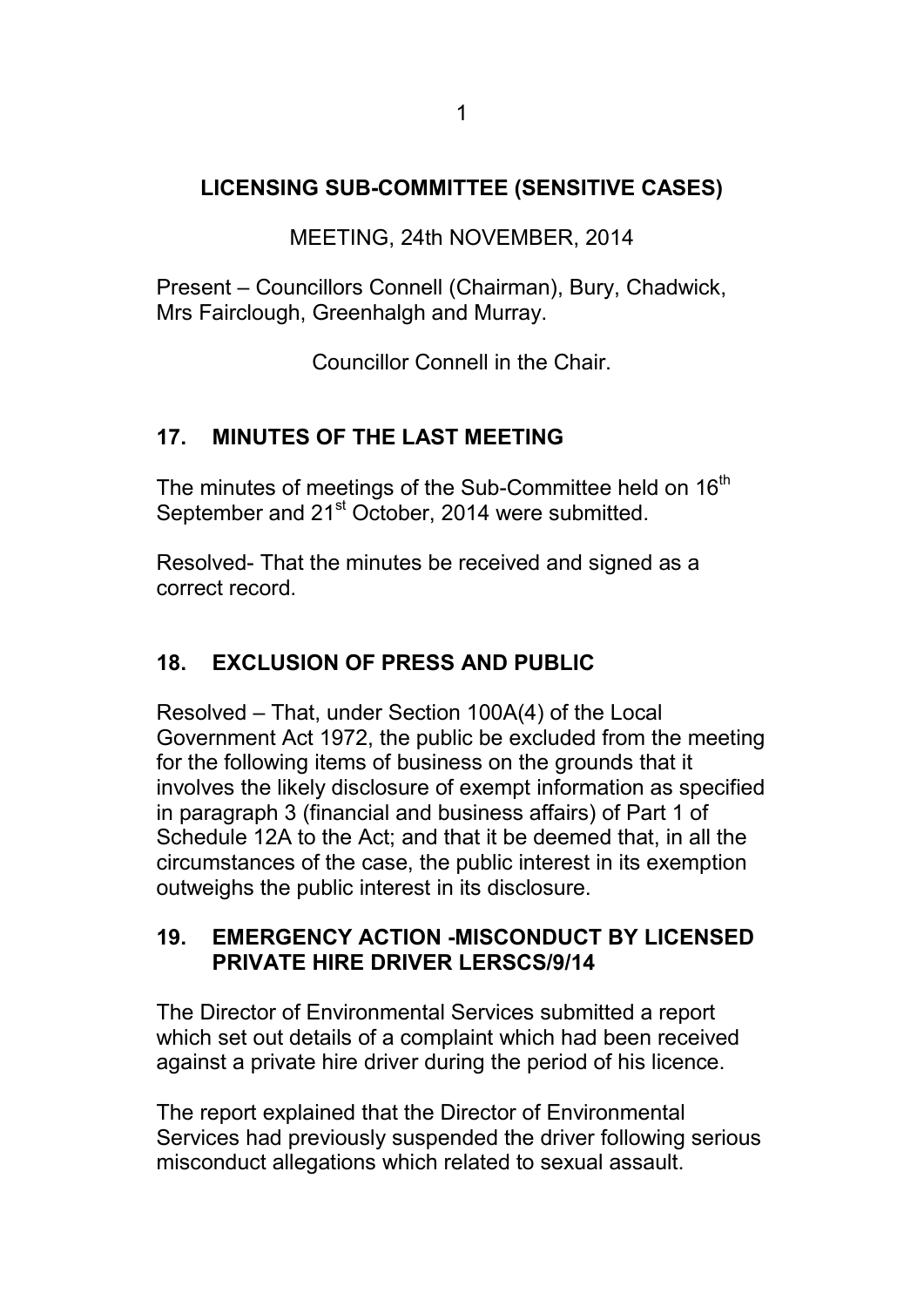The driver attended the meeting.

The Sub-Committee heard verbal representations from Mrs Pritchard, Principal Licensing Officer and from the driver.

Resolved – That no further action be taken in respect of the licence to drive a private hire vehicle and that the suspension previously agreed by the Director of Environmental Services be removed.

The Sub-Committee noted that the Director's original decision to suspend the driver's licence in July, 2013 was based on Police information at the time and was justified.

#### **20. MISCONDUCT BY LICENSED PRIVATE HIRE DRIVER LERSCS/10/14**

The Director of Environmental Services submitted a report which set out details of a complaint which had been received against a private hire driver during the period of his licence.

The report explained that the complaint related to one of inappropriate behaviour towards an elderly and vulnerable adult.

The driver attended the meeting.

The Sub-Committee heard verbal representations from Mrs Pritchard, Principal Licensing Officer and from the driver.

The meeting gave careful consideration to all the evidence and the submissions made.

Resolved – That the licence to drive a private hire vehicle be revoked on the basis that the Sub-Committee is not satisfied that the driver is a fit and proper person to hold a licence at this time.

In coming to its decision the Sub-Committee was mindful of its duty to protect the public and following consideration of all the